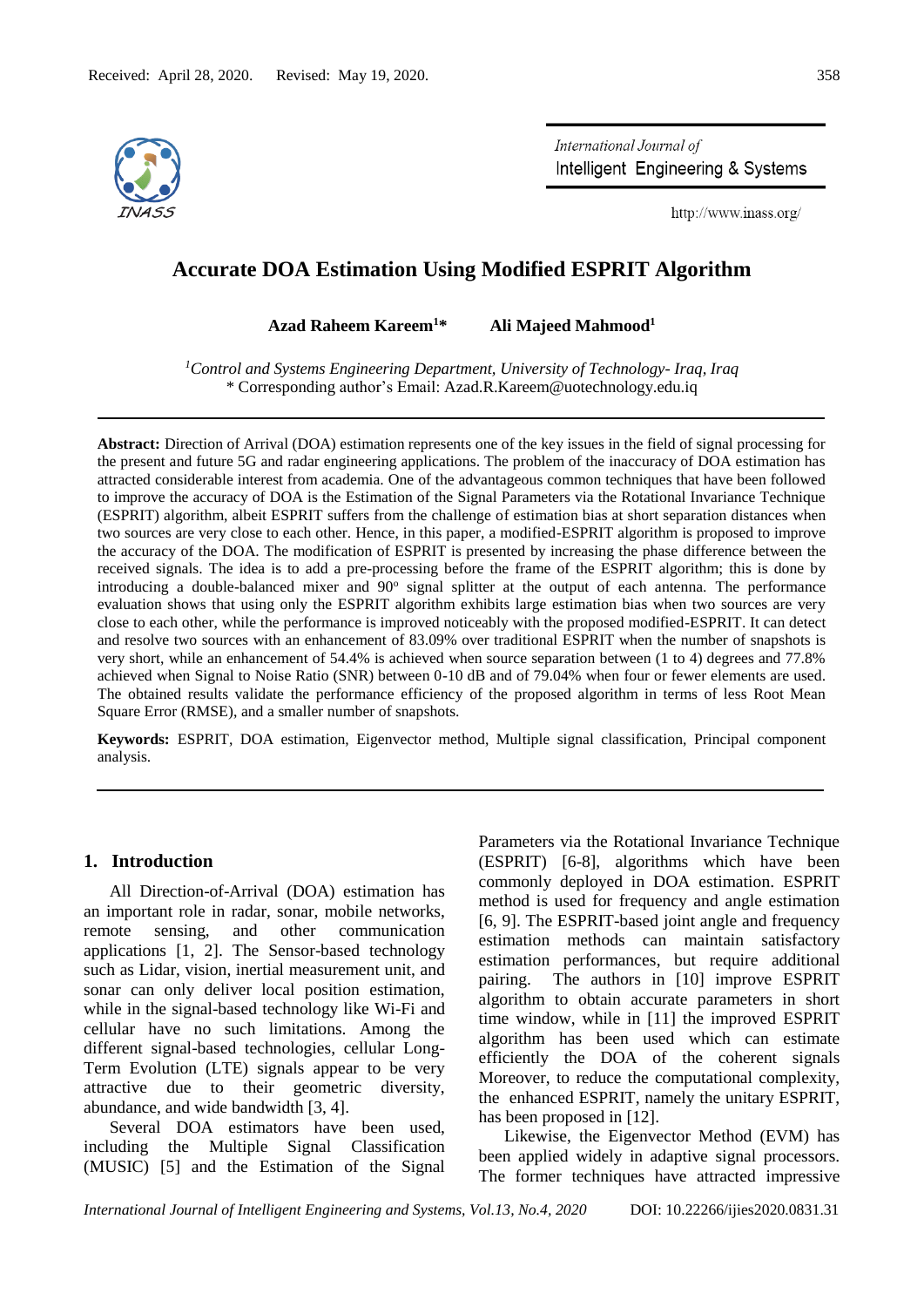enthusiasm from the academia and researchers since they appear to give a basic way to deal with the DOA estimation issue. It is worth stating that the EVM is similar to MUSIC in producing the results of the spatial spectrum, except that the beam eigenvector is weighted by its eigenvalue [5]. However, the main challenge of the EVM and MUSIC is the computation burden needed in analysis of the full eigenvector and valuation of spatial spectrums through all noise eigenvectors.

ESPRIT was developed to overcome the computation burden, the prior information requirement and the storage costs that have been included in the MUSIC algorithm. ESPRIT uses a signal subspace to estimate the arrival angles of signals with an array geometry, which represents a distinct advantage over the MUSIC algorithm. In contrary to the ESPRIT algorithm, when the MUSIC attempts to estimate arrival angels, it has to search over the set of all possible arrival angles for estimation. Due to the advantages of ESPRIT [13], it has been used broadly in many practical applications, such as radar on-chip and as multiple input multiple output automotive radars [14]. The drawback that has been found in the operation of the ESPRIT algorithm is that the performance of DOA estimation starts to degrade when the space between the sources becomes smaller [15]. It is worth stating that the subspace-based estimators often rely on the statistical properties of the sampled data, thus large numbers of snapshots are required for precision estimation [16].

In this paper, a modified-ESPRIT algorithm is proposed to overcome the problem of the traditional ESPRIT algorithm.

The main contribution is represented by increasing the phase difference between the received signals to minimize the problem of estimation bias at short separation distances in the classical ESPRIT algorithm.

The rest of the paper is structured as follows; in section 2 a detail description of the concept of DOA along with the most common estimation algorithms are illustrated. Section 3 demonstrates the proposed modified-ESPRIT algorithm with its mathematical derivation. Section 4 presents the performance evaluation and discussion for the proposed algorithm. Section 5 shows the conclusions.

#### **2. Direction of arrival concepts**

 Several techniques have been used in directionfinding. The most common one is based on the phase of the signal that progressively varies along its path as shown in Fig. 1.



Figure. 1 Phase variation of the plane wave



Figure. 2 Direction finding of the plane wave front of the classical ESPRIT

To determine the direction of arrival from time or phase differences by using two antenna- elements [17, 18], direction finder antenna array which has to consist of two or more elements that are physically displaced from each other as shown in Fig. 2. [19].

The receivers, A and B as illustrated in Fig. 2 with omnidirectional antennas are arranged on a known baseline which is assumed to be short for the distance to the emitters. Hence, the transmission paths to the two receivers can be considered parallel and then the phase delay is expressed as follows:

$$
\phi = \frac{2\pi d}{\lambda} \sin \theta = \frac{2\pi df}{c} \sin \theta \tag{1}
$$

where, *d* is the distance between antenna elements,  $\lambda$ is the wavelength,  $f$  is the frequency, c is the speed of light, and  $\theta$  is the angle of arrival.

The phase front of a plane wave arrives at angle  $\theta$  from normal line direction which must travel the additional distance (d). Many studies have been conducted to test the performance of the ESPRIT [20, 21]. These studies have made a statistical analysis of the subspace-based DOA in the presence of noise with unknown covariance. In the next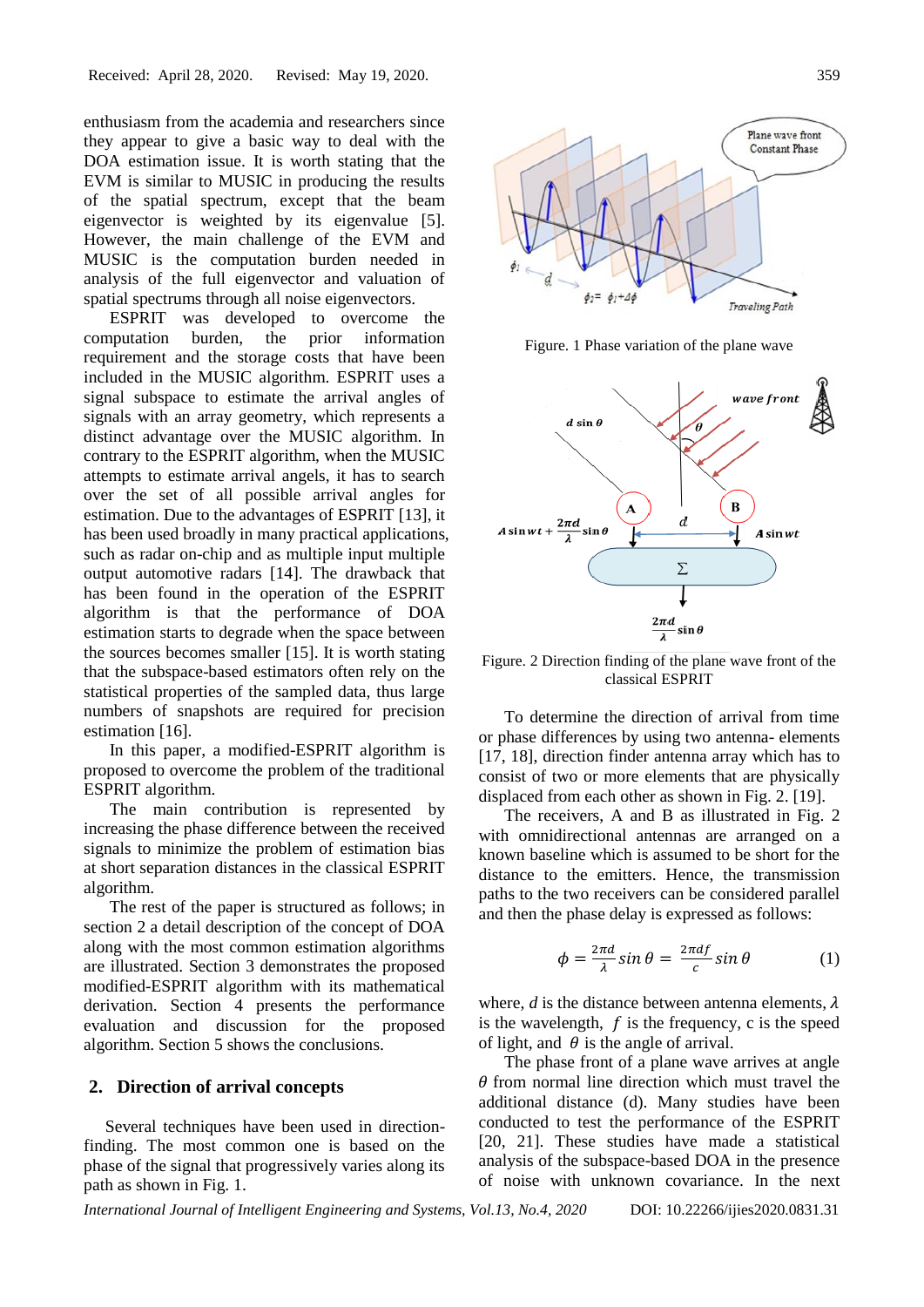subsections, brief descriptions are demonstrated for three common DOA estimation algorithms.

### **2.1 Principal components analysis method**

 Principal Component Analysis (PCA) has been used to find the principal component of standardized variables. It has been designed to decrease the dimensionality of the information set comprising of high number of interrelated variables in an interpretable manner, whereas preserving as much as conceivable the variability of the data [22, 23]. The mathematical representation of this method is expressed in Eqs. (2) and (3) as follows:

$$
R_{xx} = \sigma^2 I + \sum_{i=1}^{k} \nu_i e_i e_i^H
$$
  
or 
$$
R_{xx} = R_{ww} + R_{ss}
$$
 (2)

where, v is the eigenvalues of  $R_{xx}$ ,  $e_i$  are the associated eigenvectors of  $R_{xx}$ ,  $R_{xx}$  is the total covariance matrix,  $R_{ww}$  is the noise covariance matrix,  $R_{ss}$  is the signal covariance matrix, and *H* denotes as *Hermitian*. The *k* largest eigenvectors in Eq.(2) are called signal subspace, and the *(M-k)* eigenvector corresponding to the *(M-k)* smallest eigenvalues they normally have the same value called the noise subspace [24].

Now, it is possible to separate the two covariance matrices mentioned above, the principal component spectra are given by:

$$
P_{PCA}(\theta) = [C(\theta) R_{ss}^{-1} C^{H}(\theta)]^{-1}
$$
 (3)

where, *C* is a search vector.

The spectral estimate represented in Eq. (3) is called the principal components method, since, it uses the principal eigenvectors of the signal subspace [25]. The term signal subspace arises from the fact that this algorithm relies on separating the space spanned by received data into what are called signal and noise subspaces [26].

## **2.2 MUSIC method**

MUSIC algorithm was suggested by Schmidt [5] to determine both theoretically and experimentally, some of the important parameters of multiple wavefronts arriving at an antenna array. The parameters include direction of arrivals. The wavefronts that have been received by *M* array elements are linear combination of *k* incident wave fronts and noise. Thus, MUSIC begins with the following model:

$$
\begin{bmatrix} x_1 \\ x_2 \\ \vdots \\ x_M \end{bmatrix} = [C(\theta_1) \quad C(\theta_1) \quad . \quad C(\theta_d)] \begin{bmatrix} S_1 \\ S_2 \\ \vdots \\ S_k \end{bmatrix} + \begin{bmatrix} W_1 \\ W_2 \\ \vdots \\ W_M \end{bmatrix} \quad (4)
$$

or

$$
X = C S + W \tag{5}
$$

The estimated covariance matrix from the collected data is:

$$
R_{xx} = E[X X^*]
$$
  
Then,  

$$
R_{xx} = C\overline{S} \overline{S}^* C^* + \overline{W} \overline{W}^*
$$
(6)

where, \* denotes as conjugate, and *E[ ]* is the expected values. In special case when *W* has zero mean and variance of  $\sigma^2$  then Eq. (6) becomes:

$$
R_{xx} = C\bar{S}\,\bar{S}^*C^* + \sigma^2I\tag{7}
$$

Now, the *M* eigenvectors of  $R_{xx}$  satisfy:

$$
R_{xx}e_i = \sigma^2 I e_i \tag{8}
$$

The eigenvectors associated with minimum eigenvalues are orthogonal to the signal subspace, a subspace spanned by column of *C*.

$$
P_{MUSIC}(\theta) = \frac{1}{c(\theta)E_N E_N^H c^H(\theta)}\tag{9}
$$

where,  $E_N = [e_{d+1} \quad e_{d+2} \quad e_{d+3} \quad . \quad . \quad e_M]$ 

Finally, it can find *k* (largest) peak of *P* to obtain the DOA.

#### **2.3 Eigenvector method**

The authors in [27, 28] have developed an approach to improve the DOA resolution by using eigenvalue decomposition method. The inverse covariance matrix can be obtained as:

$$
R^{-1} = \sum_{i=1}^{M} \nu^{-1} e_i e_i^H \tag{10}
$$

The maximum likelihood estimator equation can be rewritten as a function of eigenvalues and eigenvectors as follows to evaluate the spectral beam of only the noise subspace as:

$$
P_{EVM}(\theta) = \frac{1}{\sum_{i=k+1}^{M} v_i^{-1} |C^H(\theta) e_i|^2}
$$
(11)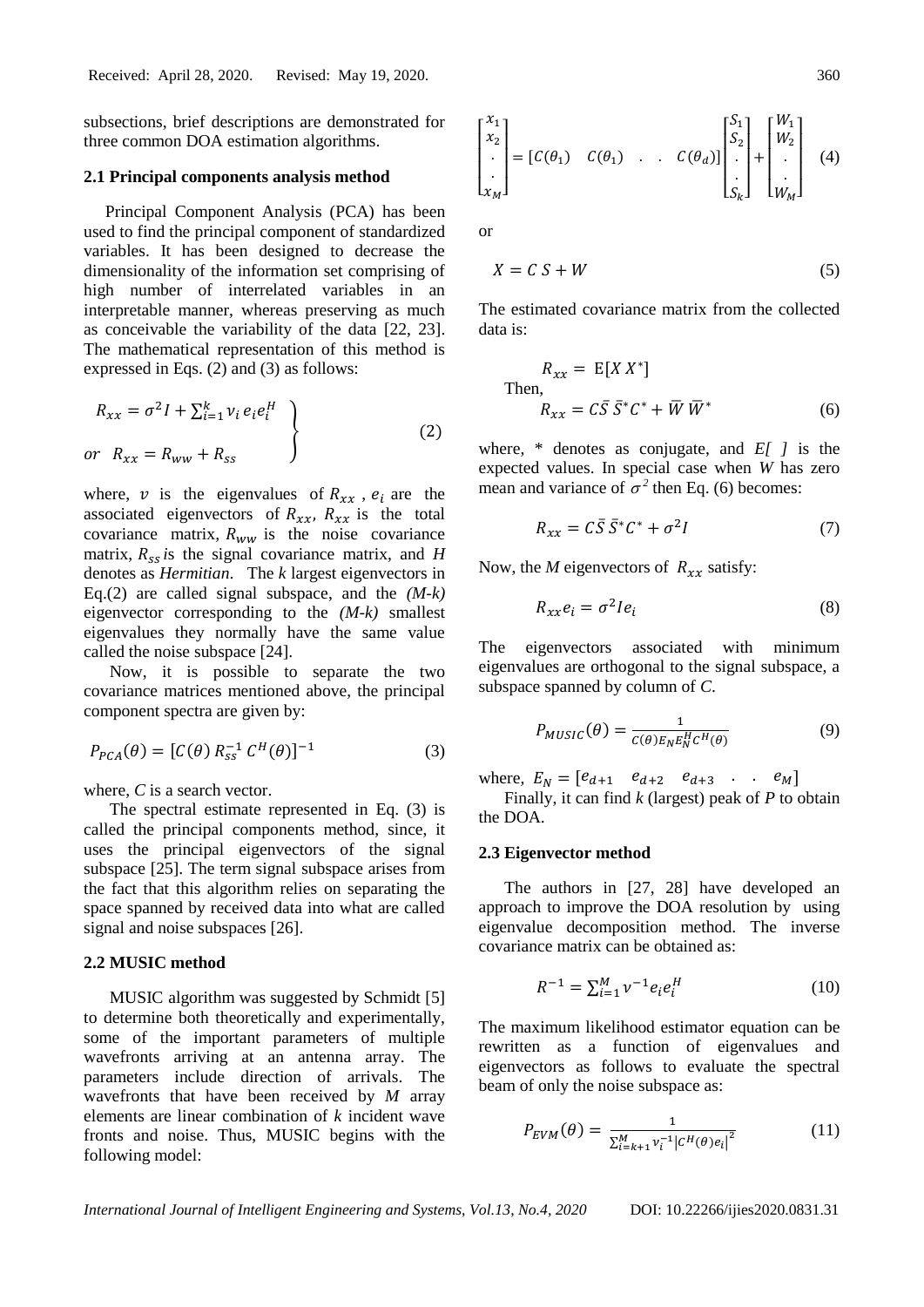It is worth stating that the eigenvector method is equivalent to MUSIC via assuming that all the noise eigenvalues are equal, excepting that the eigenvector beam are weighted through their eigenvalues. PCA, on the other hand, has its disadvantage at highdimensional conditions when variables number is equal or larger than the number of the observations; it reveals inconsistent estimates leading to unreliable conclusions [29]. In addition, ESPRIT outperforms MUSIC algorithm in terms of computational overhead since it can function without parameter search and iterative calculation. As well as, MUSIC is incapable of resolving two sources in various instances compared to ESPRIT algorithm [30, 31]. However, one of challenges of ESPRIT algorithm is the estimation bias at short separation distances for sources that are very close to each other. Hence, to improve the operation of ESPRIT algorithm, a modification has been introduced to the classical algorithm as clarified in the next sections.

# **3. The proposed modified-ESPRIT algorithm**

From the intensive study of the ESPRIT algorithm, there will be a real inaccuracy in the estimation of DOA particularly for small separation angle between sources, where ESPRIT offers a large amount of error. Therefore, this work is directed toward improving the performance of ESPRIT. The idea is to add a pre-processing before the frame of the ESPRIT algorithm so that the basis of ESPRIT foundation perceives no dramatic changes and the benefits of ESPRIT still exist in the modified algorithm. The theory related to this modification is that the maximum separation for a total phase change of no more than  $2\pi$  (for unambiguous angle measurement) is half the wavelength. Eq. (1) shows the errors in the phase measurement are directly proportional to the error in baseline distance *d*. To gain the advantage of baselines longer than l/2, (increase phase variation), it is possible to use several baselines, with the shorter ones resolving the angular ambiguities of longer lines. The total phase difference between the signals from two antennas is proportional to baseline distance. It is possible to increase the phase difference so that baseline appears to be multiplied in length. the proposed way to do this is to introduce a double-balanced mixer and 90° signal splitter at the output of each antenna with an array of antennas be composed of two sensors separated by distance *d* (measured in wavelength), as shown in Fig. 3.



Figure .3 Processing the output of antennas to increase the phase variation of the modified ESPRIT

Fig. 3 demonstrates how the antenna output can be processed to achieve a phase difference which is larger than that due to angel of arrival and the baseline. Referring to classical DOA (Fig. 2.), while in the proposed one as shown in Fig. 3, the signals received by sensors A and B are illustrated by:

$$
x_B(t) = A \sin wt \tag{12}
$$

$$
x_A(t) = A\sin(wt + \frac{2\pi d}{\lambda}\sin\theta)
$$
 (13)

Then the output of the unity gain phase splitter with gain will be as follows:

$$
x_{B1}(t) = A \sin wt \tag{14}
$$

$$
x_{B2}(t) = A \sin\left(wt + \frac{\pi}{2}\right) = A \cos wt \qquad (15)
$$

$$
x_{A1}(t) = A \sin(wt + \frac{2\pi d}{\lambda} \sin \theta)
$$
 (16)

$$
x_{A2}(t) = A \sin(wt + \frac{2\pi d}{\lambda} \sin \theta + \frac{\pi}{2})
$$
  
or 
$$
x_{A2}(t) = A \cos(wt + \frac{2\pi d}{\lambda} \sin \theta)
$$
 (17)

From Eqs. (14), (15), (16) and (17), the output of the mixers in the two branches will be as presented in Eqs. (18) and (19).

$$
Y_B(t) = X_{B1}(t).X_{B2}(t) = \frac{A^2}{2} \left(\frac{1}{2} \sin 2wt\right) \quad (18)
$$

$$
Y_A(t) = X_{A1} (t). X_{A2}(t)
$$
  
=  $\frac{A^2}{2} \left( \frac{1}{2} \sin 2(wt + \frac{2\pi d}{\lambda} \sin \theta) \right)$  (19)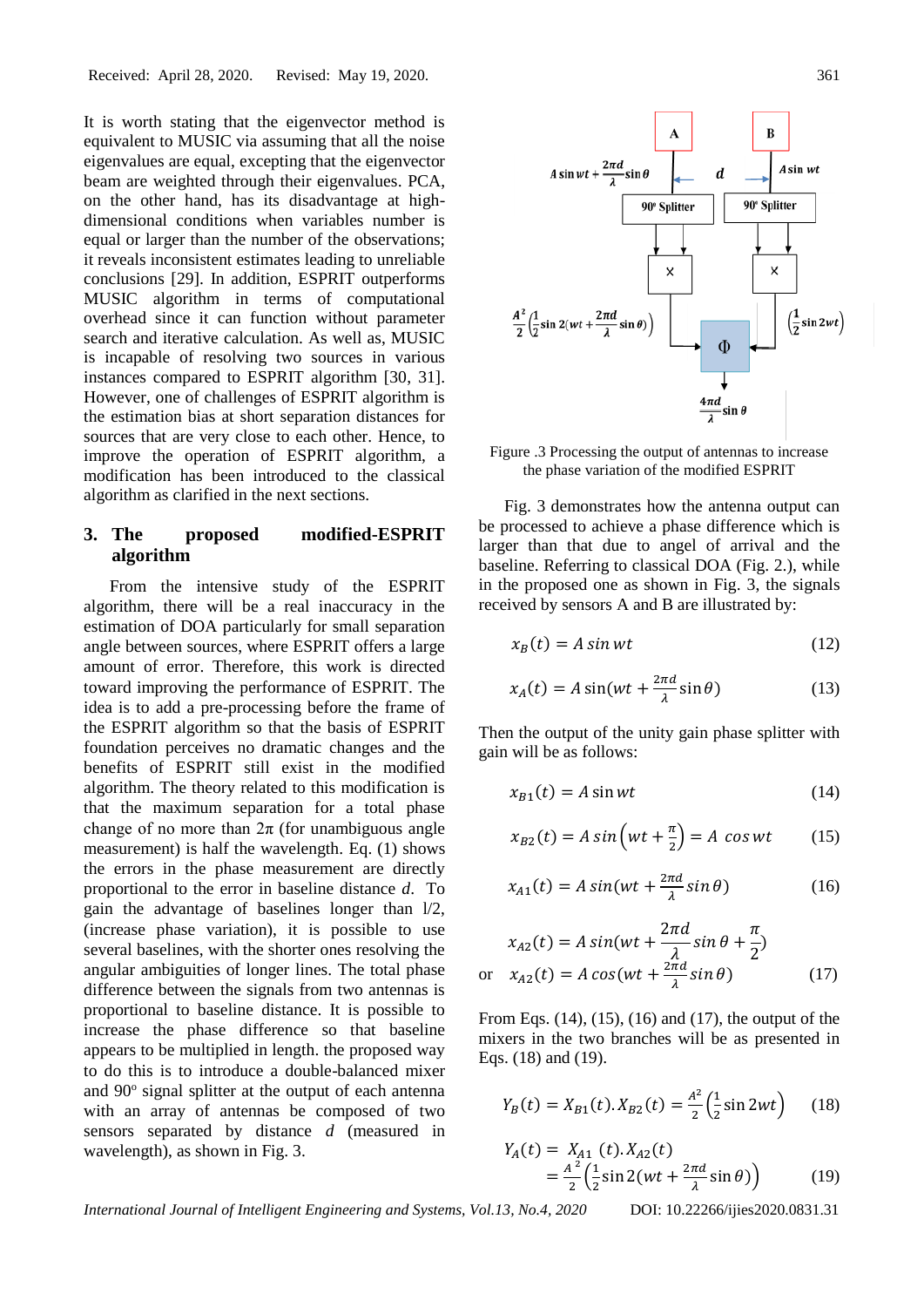Finally, after summing Eqs. (18) and (19), the output of the phase detector will be:

$$
\phi = \frac{4\pi d}{\lambda} \sin \theta \tag{20}
$$

Comparing Eq. (20) with Eq. (1), it can be observed obviously that the phase difference is increased and this increment improves DOA estimation.

## **4. Application of the phase difference increment to ESPRIT algorithm**

The phase difference is increased by processing the incoming data using the ESPRIT algorithm to estimate the DOA as shown in Fig.4(a). The proposed model showed in Fig.4(b), is based on preprocessing the incoming data before its processing by ESPRIT.



Figure. 4 Data processing model of: (a) classical ESPRIT and (b) proposed model

The algorithm of the proposed model is arranged as follows:



3: Reconstruct the matrix  $R_{xx}$ .

*International Journal of Intelligent Engineering and Systems, Vol.13, No.4, 2020* DOI: 10.22266/ijies2020.0831.31

- 4: Obtain the signal subspace by using Singular Value Decomposition (SVD) of  $R_{xx}$ .
- 5: Partition  $E_z$  into  $E_x \& E_y$
- 6: Compute the eigenvalue of  $E_z$ .
- 7: Sort eigenvalue and associated eigenvector of E.
- 8: Partition E in to  $(d \times d)$  sub matrices.
- 9 Compute **Ψ=-E<sup>12</sup> E22-1** .
- 10 Compute eigenvalue and eigenvector of Ψ which is equal to the diagonal of Φ.
- 11 Estimate DOA from Φ according to Eq. (20).
- 12 End

## **5. Performance evaluation and discussion**

The performance of the proposed modified-ESPRIT algorithm is studied deeply, and its behaviour for the different affecting parameters is compared. The comparison is achieved with EVM [32], MUSIC method [33], ESPRIT method [6] and PCA, which consider as subspace-based methods [34]. The comparisons determine how accurate can these methods estimate the DOA, and to which extent the two sources close to each other with a possible resolution. The test based on 300 different independent trials with sinusoids sources in additive white gaussian noise used. The sources frequencies are  $0.25f_s$  and  $0.3f_s$ .

## **5.1 Effect of snapshots**

Fig. 6 shows the number of snapshots versus the RMSE of DOA estimation in degree for EVM, MUSIC, ESPRIT, PCA and proposed modified-ESPRIT. The simulation test is achieved for two sources at 5 and 10 degrees, and the snapshots up to 500 snapshots. The modified ESPRIT has better performance than others since it possesses a lower mean square error. The most interesting observation here is that the proposed modified ESPRIT is



different DOA methods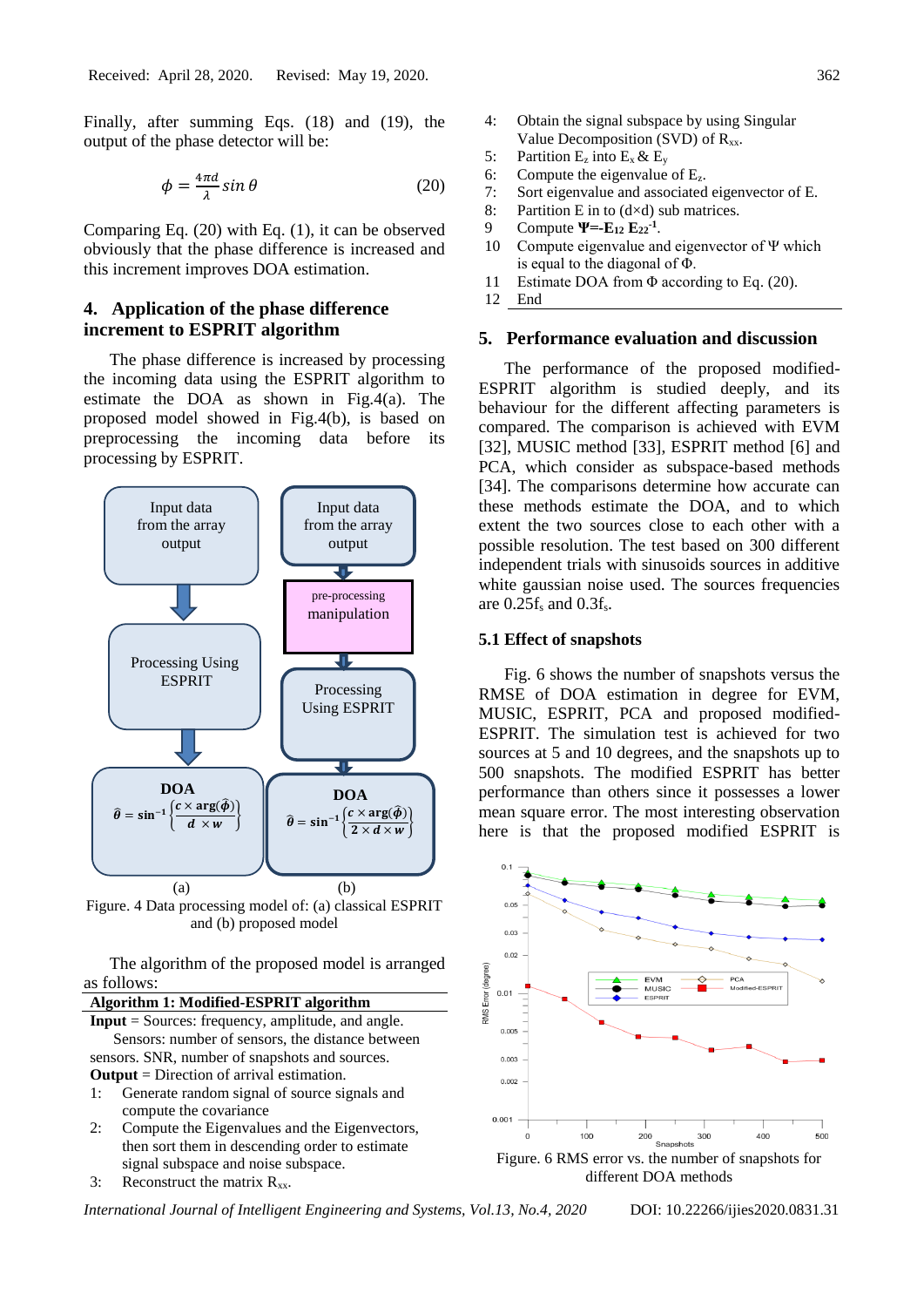|                            | Root Mean Square Error (deg.)<br>$\times 10^{-2}$ |                                 |                                              |
|----------------------------|---------------------------------------------------|---------------------------------|----------------------------------------------|
| Algorithm                  | Less than<br>5<br>snapshots                       | Between 5 -<br>200<br>snapshots | More<br>than $200$<br>500<br>to<br>snapshots |
| <b>EVM</b> [28]            | 9.0                                               | 7.5                             | 6.0                                          |
| <b>MUSIC</b> [30]          | 8.5                                               | 7.0                             | 5.3                                          |
| ESPRIT <sub>[6]</sub>      | 7.1                                               | 4.6                             | 3.0                                          |
| PCA [23]                   | 6.1                                               | 3.5                             | 2.0                                          |
| Modified-<br><b>ESPRIT</b> | 1.2                                               | 0.7                             | 0.4                                          |

Table 1. Comparison results of the modified-ESPRIT and different methods in terms of the number of snapshots.

capable of estimating the DOA and resolving the two sources when the number of snapshots is very short with a very low standard deviation of fewer than 0.02 degrees, while for the other algorithms, the standard deviation is very large.

The modified-ESPRIT can detect and resolve two sources with an enhancement of 83.09% over traditional ESPRIT. Here, the RMSE is  $0.012^{\circ}$  when the number of snapshots is very short and equal to 0.007° for snapshots between 5 to 200, while any of the aforementioned algorithms failed to resolve these two sources correctly, as shown in Table 1.

### **5.2 Effect of source separation**

When two sources are sufficiently apart, any estimator is capable of correctly estimating the DOA. However, there is a separate limit for any estimator to be able to resolve these two sources properly and beyond this limit, no resolution can be achieved. Fig.7. shows the estimation of DOA using EVM, MUSIC, ESPRIT, PCA and proposed modified-ESPRIT. When the source separation is 50 degree all estimators have good resolution and can estimate the DOA correctly. But then when the source separation reduced to 10 degrees, ESPRIT resolved the two sources but with a considerable value of estimation bias, while the modified-ESPRIT has no estimation bias. As the source separation reduced to  $0.25^{\circ}$  degree ESPRIT and the others are failed to estimate DOA of the two sources accurately although the source separation is within the resolution limit. Hence, the advantage of modified-ESPRIT over classical ESPRIT and other estimators is very clear here. Fig.7 demonstrates that the modified-ESPRIT possesses a minimum standard deviation which means the improvement achieved is very important.



Figure. 7 RMS error vs. source separation for different DOA methods

Table 2. Comparison results of the modified-ESPRIT and different methods in terms of angular resolution

|                            | Root Mean Square Error (deg.)<br>$\times 10^{-2}$ |                               |                                               |  |
|----------------------------|---------------------------------------------------|-------------------------------|-----------------------------------------------|--|
| <b>Algorithm</b>           | Less than<br>1 <sup>0</sup>                       | <b>Between</b><br>$1^0 - 4^0$ | More<br>4 <sup>0</sup><br>than<br>up to $8^0$ |  |
| <b>EVM</b> [28]            | 17.3                                              | 1.66                          | 0.82                                          |  |
| MUSIC[30]                  | 1.38                                              | 0.21                          | 0.06                                          |  |
| ESPRIT[6]                  | 0.64                                              | 0.11                          | 0.03                                          |  |
| PCA [23]                   | 6.20                                              | 0.72                          | 0.29                                          |  |
| Modified-<br><b>ESPRIT</b> | 0.03                                              | 0.05                          | 0.02                                          |  |

Table 2 demonstrates the capability of the modified-ESPRIT algorithm to achieve resolution enhancement of 54.4% over traditional ESPRIT when the source separation between  $1^{\circ} - 4^{\circ}$  among all the previous approaches.

#### **5.3 Effect of SNR variations**

The effect of SNR variation on proposed modified-ESPRIT and EVM, MUSIC, ESPRIT, PCA is studied and the result obtained is illustrated in Fig. 8. It can be shown that even at high SNR (20 dB), EVM, MUSIC, ESPRIT, and PCA have RMSE greater than the modified ESPRIT, but when SNR decreased, all estimators exhibits the large value of standard deviation while the modified-ESPRIT has the lower value.

The proposed modified-ESPRIT algorithm achieves enhancement in DOA over traditional ESPRIT by 77.8% when SNR between 0-10 dB. That means the modified-ESPRIT can estimate DOA with lower RMSE than others at the same SNR as shown in Table 3.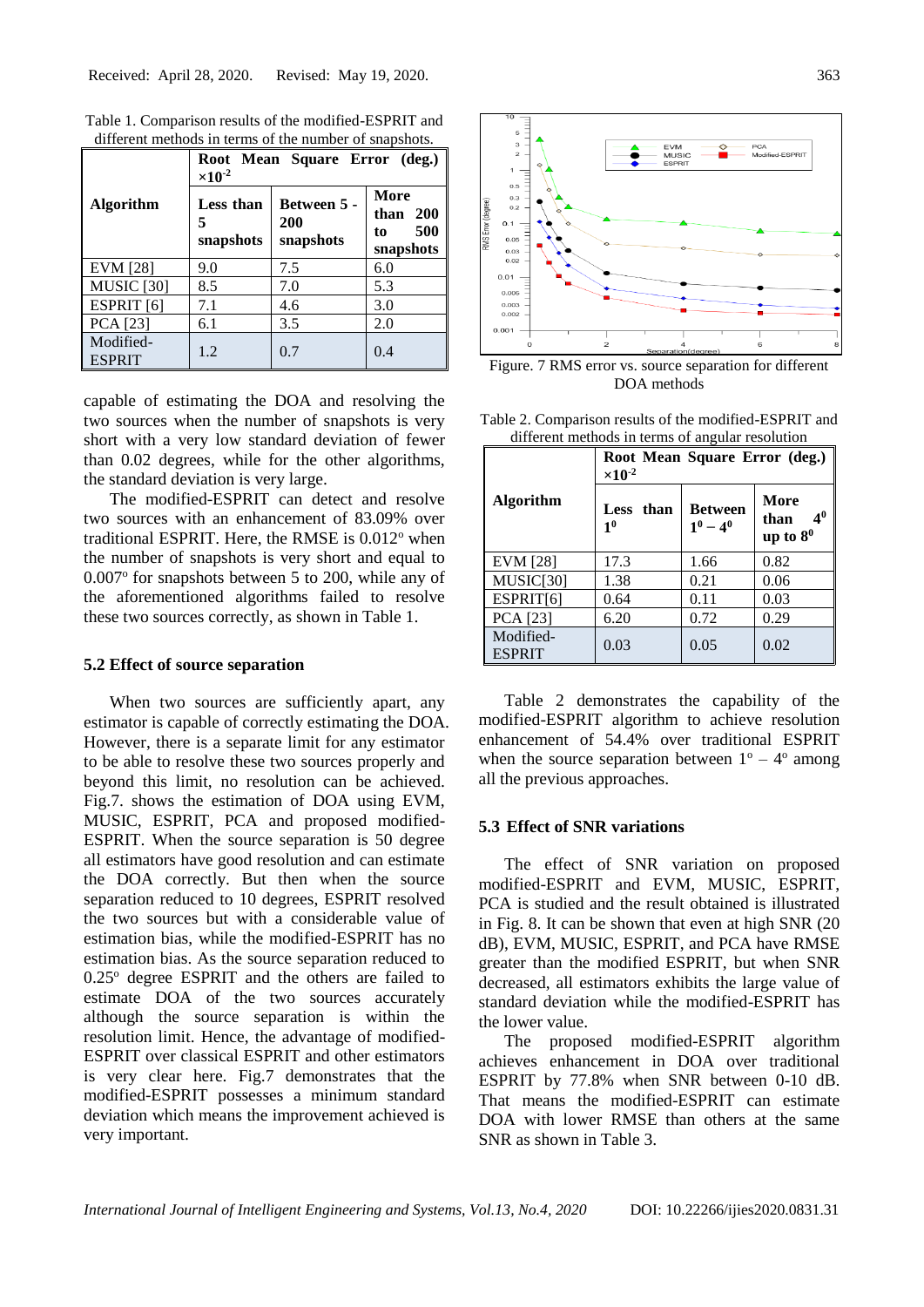

Figure. 8 RMS error vs. SNR for different DOA methods

| ESPINTE and different methods in terms of SINK |                                                 |                                  |                           |  |  |
|------------------------------------------------|-------------------------------------------------|----------------------------------|---------------------------|--|--|
|                                                | Root Mean Square Error (deg.) ×10 <sup>-1</sup> |                                  |                           |  |  |
| <b>Algorithm</b>                               | Less<br>than 0<br>(dB)                          | <b>Between 0 -</b><br>10<br>(dB) | Between 10 -<br>$20$ (dB) |  |  |
| <b>EVM</b> [28]                                | 1.85                                            | 0.92                             | 0.79                      |  |  |
| <b>MUSIC</b><br>[30]                           | 1.61                                            | 0.65                             | 0.49                      |  |  |
| <b>ESPRIT</b><br><sup>6</sup>                  | 1.17                                            | 0.22                             | 0.09                      |  |  |
| PCA [23]                                       | 0.91                                            | 0.10                             | 0.03                      |  |  |
| Modified-<br><b>ESPRIT</b>                     | 0.63                                            | 0.04                             | 0.02                      |  |  |

Table 3. Comparison results of the proposed modified-ESPRIT and different methods in terms of SNR



different DOA methods

Table 4. Comparison results of the modified-ESPRIT and different methods in terms of the number of sensors

|                            | Root Mean Square Error (deg.)    |                                  |                                           |  |
|----------------------------|----------------------------------|----------------------------------|-------------------------------------------|--|
| <b>Algorithm</b>           | than<br><b>Less</b><br>4 sensors | <b>Between 4 -</b><br>12 sensors | More<br>than<br>24<br>12<br>to<br>sensors |  |
| <b>EVM</b> [28]            | 1.36                             | 0.34                             | 0.18                                      |  |
| <b>MUSIC</b><br>[30]       | 1.16                             | 0.22                             | 0.13                                      |  |
| ESPRIT <sub>[6]</sub>      | 1.05                             | 0.16                             | 0.09                                      |  |
| PCA [23]                   | 1.24                             | 0.28                             | 0.16                                      |  |
| Modified-<br><b>ESPRIT</b> | 0.22                             | 0.10                             | 0.07                                      |  |

#### **5.4 Effect of number of sensors**

From Fig. 9, it is seen that for the number of sensor M=24; the proposed modified-ESPRIT algorithm can estimate DOA with the lowest MSER as compared to the other estimators. As the number of sensors decreased to two, the RMSE increased for all algorithms except the modified ESPRIT still there are lower values of standard deviation.

For the sake of clarity, the RMSE of the proposed modified-ESPRIT, EVM, MUSIC, ESPRIT and PCA algorithms are listed in Table 4, where the number of sensors is varied up to 24 elements, it is clear that an enhancement of 79.04% is achieved when four or fewer elements are used.

## **6. Conclusion**

Estimation of DOA for the propagated signals represents a vital task in large numbers of engineering applications. In this paper, different algorithms of high-resolution signal processing for DOA estimation are examined. ESPRIT is one of these algorithms which have superior resolution properties over the other methods (EVM, MUSIC, and PCA). However, the estimation bias at short separation distances can be considered the main challenge of the ESPRIT algorithm. Hence, a modified-ESPRIT algorithm is proposed and tested The performance evaluation reveals that the proposed modified-ESPRIT algorithm has the best resolution capability than PCA, EVM, MUSIC and the traditional ESPRIT algorithm particularly at low SNR values, small number of snapshots, small number of sensors and very close sources. The proposed modified-ESPRIT can resolve two sources with an enhancement of 83.09% over traditional ESPRIT when the number of snapshots is very short, while an enhancement of 54.4% is achieved when source separation between (1 to 4) degrees and 77.8% achieved when SNR between 0-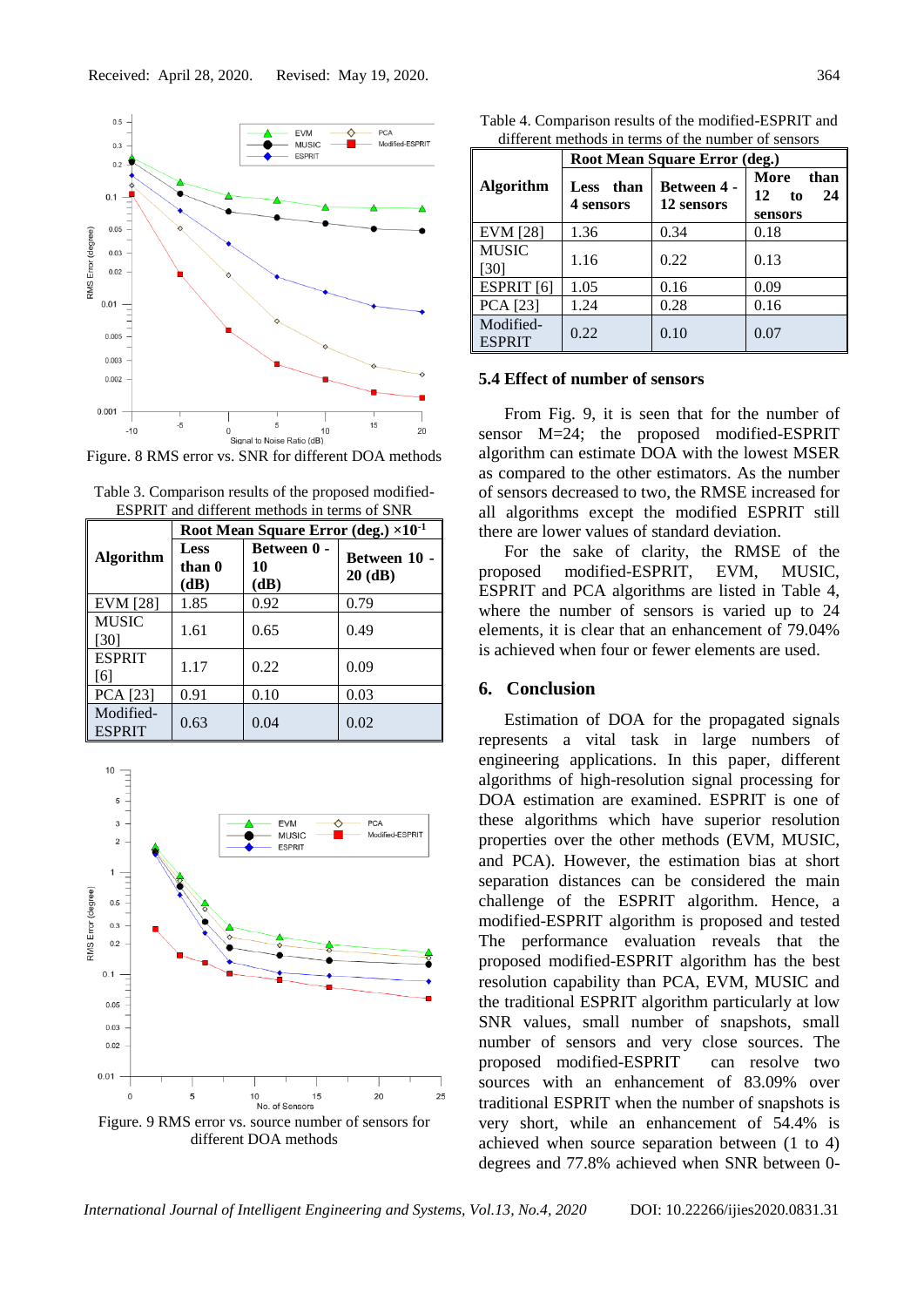10 dB and of 79.04% when four or fewer elements are used.

Some thoughts can be investigated for further future work such as, extending the study of the behaviour of these algorithms under colored noise, and considering more study on the case where the sources are partially or fully correlated to reach a further understanding of algorithms performance and limitations.

## **Conflicts of Interest**

The authors declare no conflict of interest.

## **Author Contributions**

Conceptualization, Azad R. Kareem; methodology, Azad R. Kareem and Ali M. Mahmood; software, Azad R. Kareem; validation, Azad R. Kareem and Ali M. Mahmood; formal analysis, Azad R. Kareem and Ali M. Mahmood; investigation, Azad R. Kareem and Ali M. Mahmood; resources, Azad R. Kareem and Ali M. Mahmood; data curation, Azad R. Kareem; writing original draft preparation, Azad R. Kareem; writing review and editing, Azad R. Kareem and Ali M. Mahmood; visualization, Azad R. Kareem and Ali M. Mahmood; supervision, Azad R. Kareem; project administration, Azad R. Kareem; funding acquisition, not funded.

### **References**

- [1] Z. Meng and W. Zhou, "Direction-of-arrival estimation in coprime array using the ESPRITbased method", *Sensors,* Vol. 19, No. 3, pp. 707, 2019.
- [2] Z. Feng, Z. Fang, Z. Wei, X. Chen, Z. Quan, and D. Ji, "Joint radar and communication: A survey", *China Communications,* Vol. 17, No. 1, pp. 1-27, 2020.
- [3] Z. Kassas, J. Khalife, K. Shamaei, and J. Morales, "I hear, therefore I know where I am: Compensating for GNSS limitations with cellular signals", *IEEE Signal Processing Magazine,* Vol. 34, No. 5, pp. 111-124, 2017.
- [4] M. Boddapati and P. Kishore, "Bandwidth Enhancement of CPW-Fed Elliptical Curved Antenna with Square SRR", *International Journal of Intelligent Engineering and Systems,*  Vol. 11, No. 2, pp. 68-75, 2018.
- [5] R. Schmidt, "Multiple emitter location and signal parameter estimation", *IEEE Transactions on Antennas and Propagation,*  Vol. 34, No. 3, pp. 276-280, 1986.
- [6] R. Roy and T. Kailath, "ESPRIT-estimation of signal parameters via rotational invariance techniques", *IEEE Transactions on Acoustics, Speech, and Signal Processing,* Vol. 37, No. 7, pp. 984-995, 1989.
- [7] A. Herzog and E. Habets, "Eigenbeam-ESPRIT for DOA-vector estimation", *IEEE Signal Processing Letters,* Vol. 26, No. 4, pp. 572-576, 2019.
- [8] W. He, X. Yang, and Y. Wang, "A High-Resolution and Low-Complexity DOA Estimation Method with Unfolded Coprime Linear Arrays", *Sensors,* Vol. 20, No. 1, pp. 218-227, 2020.
- [9] S. Wang and X. Zhou, "Direction-of-arrival and frequency estimation in array signal processing", *Journal-Shanghai Jiaotong University-Chinese Edition-,* Vol. 33, pp. 40-42, 1999.
- [10] J. Guan, Z. Hao, W. Chen, Z. Liu, and X. Yu, "Compensation of current transformer saturation based on improved ESPRIT algorithm", In: *Proc. of 2016 IEEE 16th International Conference on Environment and Electrical Engineering*, Florence, Italy, pp. 1-4, 2016.
- [11] N. Karmous, M. El Hassan, and F. Choubeni, "An Improved Esprit Algorithm for DOA Estimation of Coherent Signals", In: *Proc. of 2018 International Conference on Smart Communications and Networking*, Yasmine Hammamet, Tunisia, pp. 1-4, 2018.
- [12] R. Du, J. Wang, and F. Liu, "Unitary-ESPRIT algorithm for carrier frequency offset estimation for interleaved OFDMA uplink systems", *Wireless personal communications,*  Vol. 69, No. 4, pp. 1615-1627, 2013.
- [13] A. Serbes and K. Qaraqe, "A Fast Method for Estimating Frequencies of Multiple Sinusoidals", *IEEE Signal Processing Letters*, Vol. 27, pp. 386-390, 2020.
- [14] S. Saponara, M. S. Greco, and F. Gini, "Radaron-Chip/in-Package in Autonomous Driving Vehicles and Intelligent Transport Systems: Opportunities and Challenges", *IEEE Signal Processing Magazine,* Vol. 36, No. 5, pp. 71-84, 2019.
- [15] Q. Fu, B. Jing, and P. He, "Blind DOA Estimation in a Reverberant Environment Based on Hybrid Initialized Multichannel Deep 2-D Convolutional NMF With Feedback Mechanism", *IEEE Access,* Vol. 7, pp. 179679- 179689, 2019.
- [16] Z. Wei, X. Li, B. Wang, W. Wang, and Q. Liu, "An Efficient Super-Resolution DOA Estimator